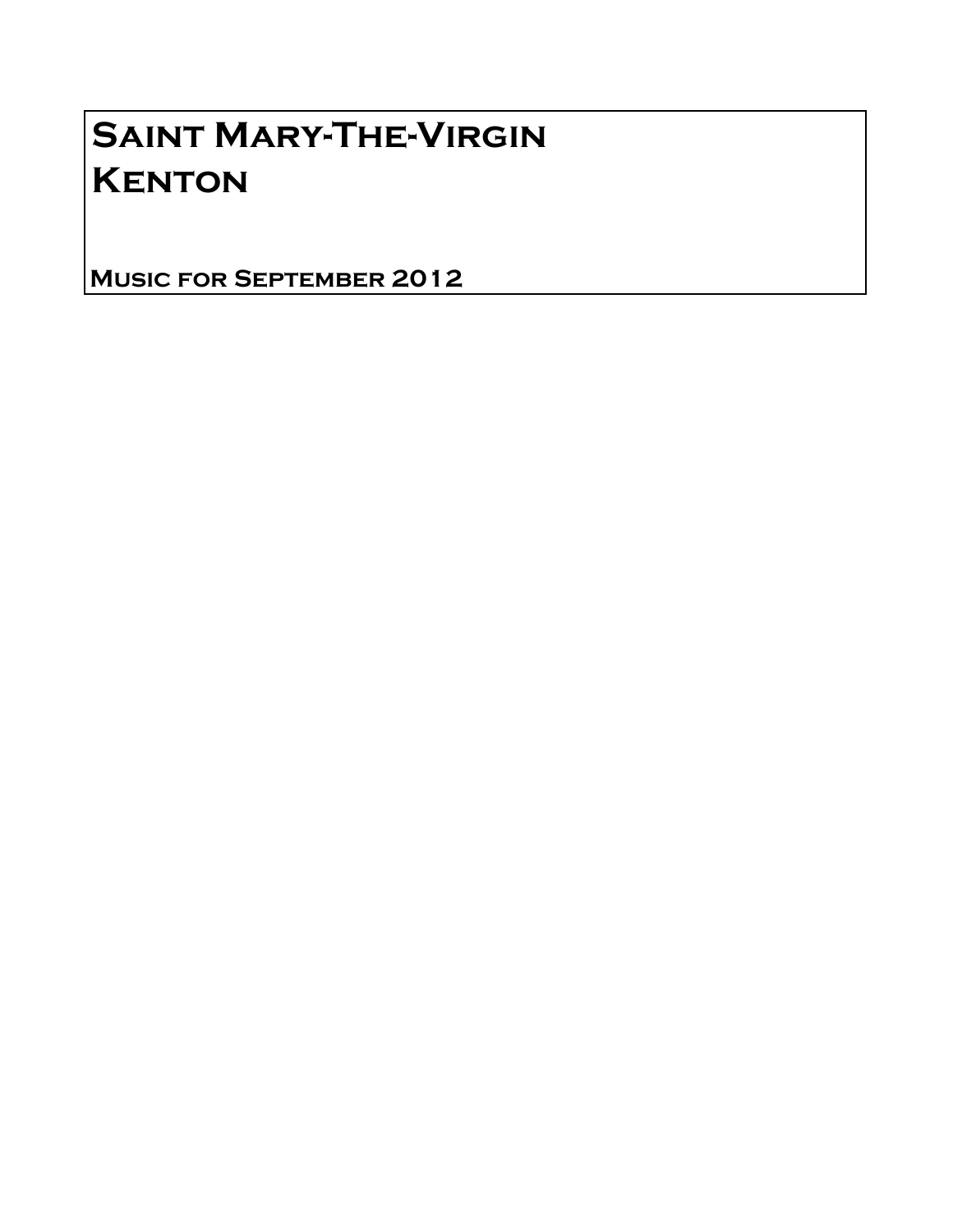# **2nd September Ordinary Time XXII**

| Introit<br><b>Responsorial Psalm</b><br>Gradual<br>Offertory<br>Communion<br>Recessional | 333<br>341<br>400 (t311)<br>298<br>456 | All my hope on God is founded<br>Page 144<br>Blest are the pure in heart<br>Light of the minds that know him<br>May the grace of Christ our Saviour<br>Teach me my God and King |
|------------------------------------------------------------------------------------------|----------------------------------------|---------------------------------------------------------------------------------------------------------------------------------------------------------------------------------|
|                                                                                          | Setting                                | Merbecke / Belmont Mass                                                                                                                                                         |
|                                                                                          |                                        | At communion A Celtic Benediction                                                                                                                                               |
|                                                                                          |                                        |                                                                                                                                                                                 |
| 9th September Ordinary Time XXIII                                                        |                                        |                                                                                                                                                                                 |
| Introit<br><b>Responsorial Psalm</b><br>Gradual<br>Offertory<br>Communion<br>Recessional | 415 (t346)<br>366<br>378<br>294<br>476 | O for a thousand tongues to sing<br>Page 145 - second setting<br>God of mercy, God of grace<br><b>Immortal Love</b><br>Just as I am<br>Ye servants of God                       |
|                                                                                          | Setting                                | Merbecke / Belmont Mass                                                                                                                                                         |

## **16th September Ordinary Time XXIV**

| Introit                   | 76         | Take up thy cross                   |
|---------------------------|------------|-------------------------------------|
| <b>Responsorial Psalm</b> |            | Page 146                            |
| Gradual                   | 372        | He who would valiant be             |
| Offertory                 | 439 (t257) | Praise to the holiest in the height |
| Communion                 | 91         | Sweet the moments                   |
| Recessional               | 418        | O happy band of pilgrims            |
|                           | Setting    | Merbecke / St Ralph Sherwin Mass    |